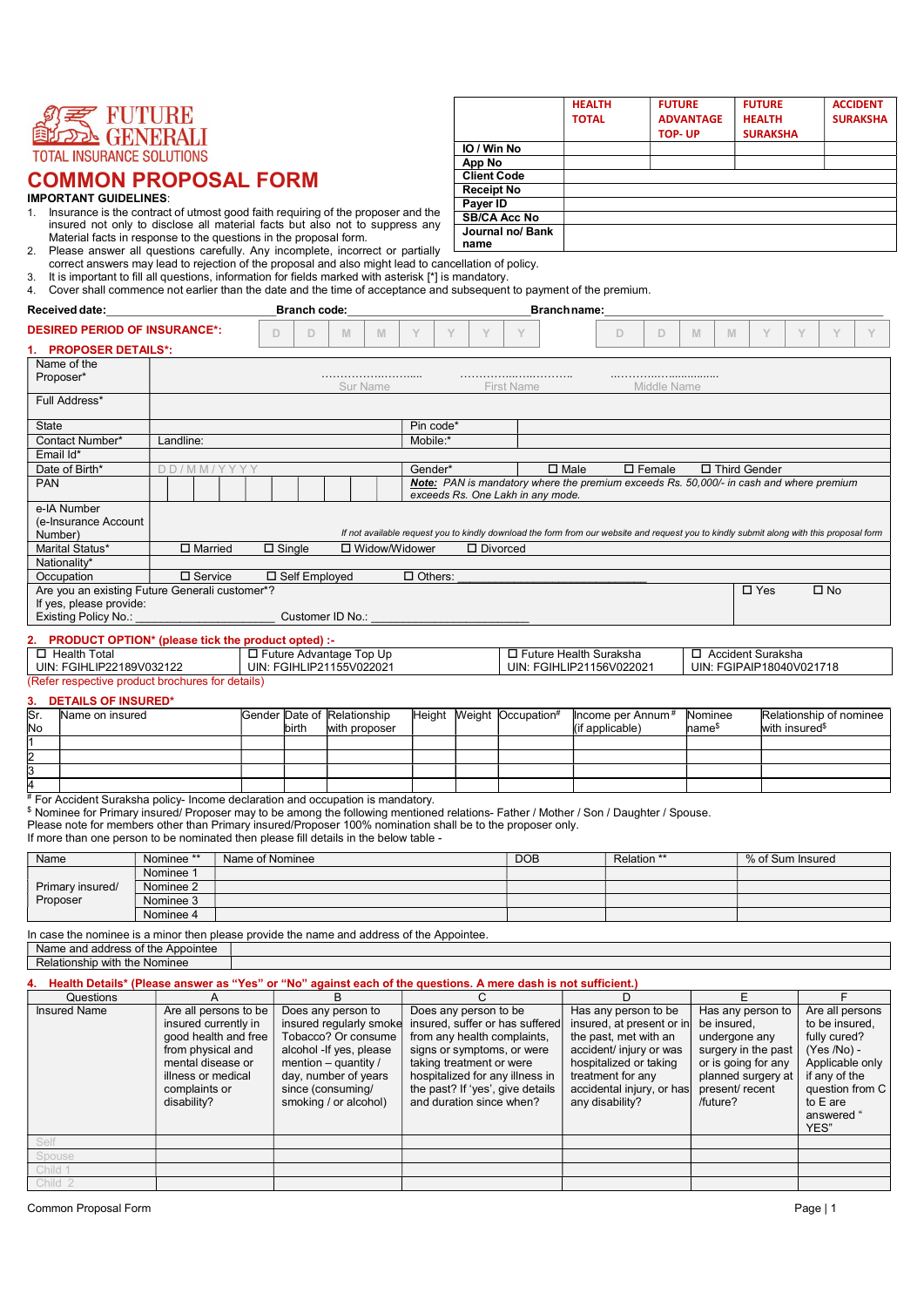### 5. Please confirm if any of the persons to be insured is pregnant (applicable for females only) Yes  $\Box$  No  $\Box$

#### Name of insured **Policy** No. Name and Address of insurance company Sum Insured Period of insurance (first inception date - dd/mm/yy) From: dd/mm/yy to: dd/mm/yy Claim details, claim amount received or receivable (in ₹) Are any persons to be insured opting for portability or migration from an existing cover? please mention in YES or NO Self Spouse Child 1 Child 2

## Other ongoing Health insurance / Personal accident / Critical illness policy information\*

Note: - In case of Portability/ Migration, kindly fill Portability/ Migration Request form along with this form.

### 7. Loyalty discount -

- a. Loyalty discount is applicable under Future Health Suraksha and Future Advantage Top up Policies.<br>b. Lovalty discount is applicable incase the insured already has a separate Retail health insurance poli Loyalty discount is applicable incase the insured already has a separate Retail health insurance policy from Future Generali India Insurance Co. Ltd. other than same Health product / Personal Accident/ Travel products.
- c. Loyalty discount shall continue only if the insured maintains the separate health insurance policy with us. Please provide the complete details in Section 6 above along with the policy copy to avail the discount.
- 8. Attach age proof document for each insured. (Please tick whichever is applicable)  $\Box$  Passport  $\Box$  PAN Card  $\Box$  Driving license  $\Box$  Others, please specify
- True to our Go Green initiative, we will send the digitally signed and authenticated policy document to your e-mail address, as you've mentioned in this proposal, and you may download and save a copy of it. If you still wish for a physical copy, you may tick on this box. Yes □ No □
- 10. Product section (fill only those product details which proposer want to opt)
- For Individual Plan- kindly indicate the plan and sum insured details for all the Members to be covered.

For Family Floater Plan -The plan option and sum insured will float over the family members covered under the Policy.

In case of installments required please select from the below options

 ACH (Duly filled and signed single ACH form to be submitted for instalment option along with Proposal form. In case instalment option selected is different for respective products chosen then separate ACH form to be submitted) E-Mandate/E-NACH# (Please provide Bank Name\*\_\_\_\_\_\_\_\_\_\_\_\_\_\_\_\_\_\_\_\_\_\_\_\_\_\_\_\_\_\_\_\_\_\_\_\_\_\_\_\_\_\_\_\_\_\_\_\_\_\_\_\_)

# Link will be sent to the registered mobile number mentioned in the proposal form for activating E –Mandate/ E–NACH. If the same is not activated, the Subsequent instalment will not be debited and risk will not be covered. The updated list of eligible Banks for E-Mandate/E-NACH is available under National Payments Corporation of India (NPCI) website https://www.npci.org.in

- **HEALTH TOTAL**
- **Policy term\* (please tick the term opted) :**  $\Box$  1 Year  $\Box$  2 Years  $\Box$  3 Years **Policy type** :  $\Box$  Floater  $\Box$  Individual
- 
- Policy type  $\qquad \qquad : \Box$  Floater
- Instalment Option\*: If policy term more than one year, installment option is available. Please tick any one option you want to opt for:
- $\square$  Monthly  $\square$  Quarterly  $\square$  Half yearly.
- Plan options available: Vital Plan, Superior Plan, Premiere Plan

## Please provide coverage details in below table (Please do not fill anything in Premium Computation Column):

| <b>Insured Name</b> |      | Individual sum insured option |                              |      | Floater sum insured options | Premium                      | <b>Final</b>                                                     |                                  |
|---------------------|------|-------------------------------|------------------------------|------|-----------------------------|------------------------------|------------------------------------------------------------------|----------------------------------|
|                     | Plan | Sum insured (₹)               | Voluntary<br>Deductible (₹)^ | Plan | Sum insured (₹)             | Voluntary<br>Deductible (₹)^ | computation<br>individual or<br>floater (for<br>office use only) | Premium<br>inclusive<br>of GST*) |
| Self                |      |                               |                              |      |                             |                              |                                                                  |                                  |
| Spouse              |      |                               |                              |      |                             |                              |                                                                  |                                  |
| Child 1             |      |                               |                              |      |                             |                              |                                                                  |                                  |
| Child 2             |      |                               |                              |      |                             |                              |                                                                  |                                  |

^Note: - Please refer product brochure for details of voluntary deductible discounts.

# B. FUTURE ADVANTAGE TOP- UP –

**Policy term\*** (please tick the term opted) :  $\Box$  1 Year  $\Box$  2 Years  $\Box$  3 Years

Policy type internal internal internal internal internal internal internal internal internal internal internal internal internal internal internal internal internal internal internal internal internal internal internal in

Instalment Option\*: \*: If policy term more than one year, installment option is available. Please tick any one option you want to opt for:

 $\square$  Monthly  $\square$  Quarterly  $\square$  Half yearly. Plan options available: Supreme Plan – includes cover for all ailments including Heart related conditions and Cancer.

Elite Plan – includes cover only for Cancer and ailments related to Heart. A discount of 30% shall be applicable in case Elite plan is opted.

## Please provide coverage details in below table (Please do not fill anything in Premium Computation Column):

| <b>Insured Name</b>                | Individual sum insured option |                 |                 |      | Floater sum insurance option |                           | <b>Premium</b>                                                | <b>Final</b>                    |
|------------------------------------|-------------------------------|-----------------|-----------------|------|------------------------------|---------------------------|---------------------------------------------------------------|---------------------------------|
|                                    | Plan                          | Sum Insured (₹) | Deductible (₹)^ | Plan | Sum Insured (₹)              | <b>Deductible</b><br>(₹)^ | computation<br>individual or floater<br>(for office use only) | Premium<br>inclusive<br>of GST* |
| Self                               |                               |                 |                 |      |                              |                           |                                                               |                                 |
| Spouse                             |                               |                 |                 |      |                              |                           |                                                               |                                 |
| Child 1                            |                               |                 |                 |      |                              |                           |                                                               |                                 |
| Child 2<br>$\cdots$<br>$\sim$<br>. |                               | .               |                 |      |                              |                           |                                                               |                                 |

^Note: - Please refer product brochure for details of deductible options.

## C. FUTURE HEALTH SURAKSHA:-

**Policy term\* (please tick the term opted) :**  $\Box$  1 Year  $\Box$  2 Years  $\Box$  3 Years

Policy type  $\Box$  Floater  $\Box$  Individual

Instalment Option\*: If policy term more than one year, installment option is available. Please tick any one option you want to opt for: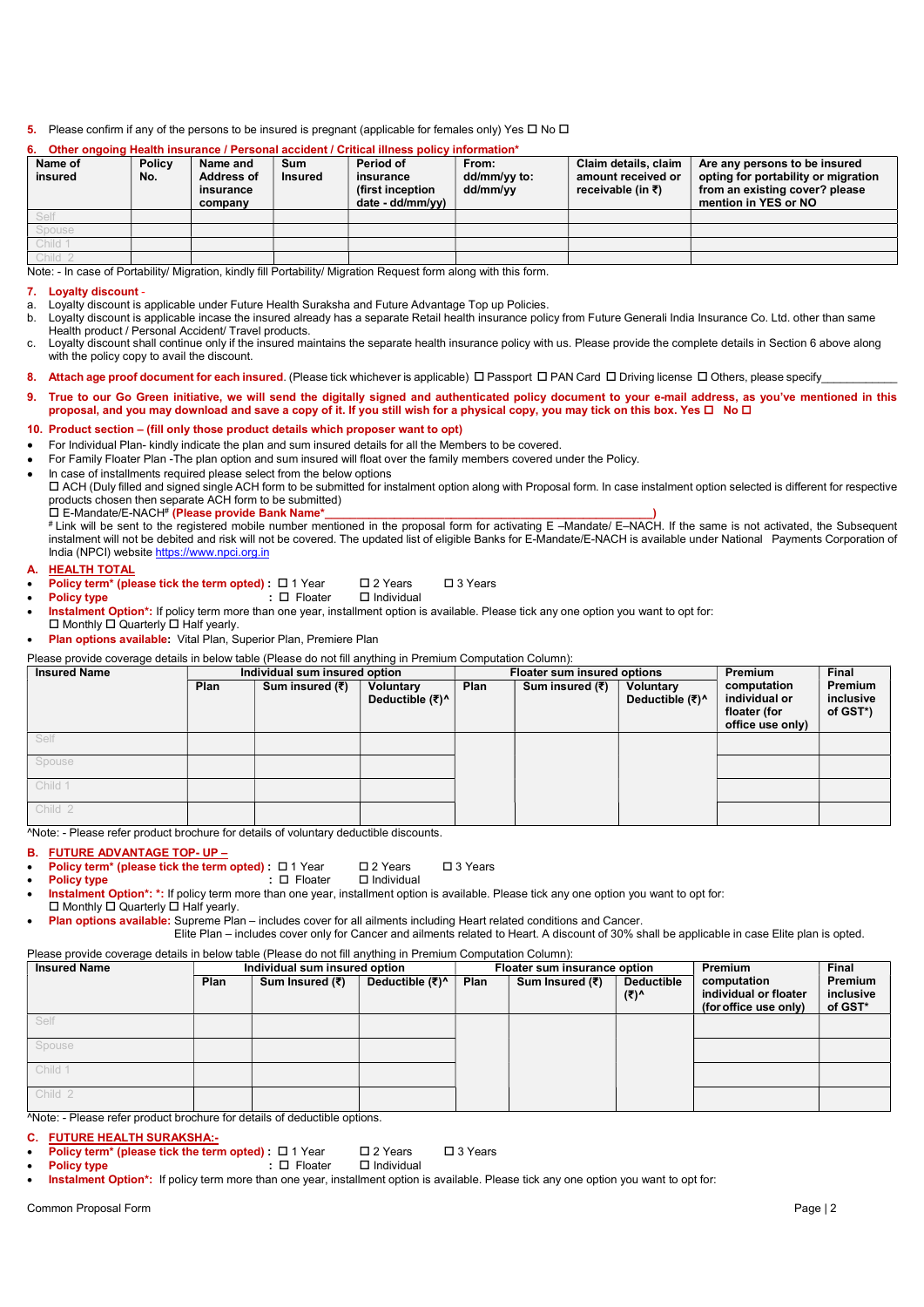## $\bullet$   $\Box$  Monthly  $\Box$  Quarterly  $\Box$  Half yearly

Please provide coverage details in below table (Please do not fill anything in Premium Computation Column): all figures in INR

| <b>Details</b>             |               | <b>Self</b>      |                  | <b>Spouse</b>                     |                  | Child 1                           | Child 2          |                 |
|----------------------------|---------------|------------------|------------------|-----------------------------------|------------------|-----------------------------------|------------------|-----------------|
| Plan/ Sum                  | Gold Plan     | $\Box$ 100000*** | $\Box$ 150000*** | $\Box$ 100000***                  | $\Box$ 150000*** | $\Box$ 50000**<br>$\Box$ 100000** | $\Box$ 50000**   | $\Box$ 100000** |
| Insured                    |               | $\square$ 200000 | $\Box$ 250000    | $\Box$ 200000                     | $\Box$ 250000    | $\Box$ 150000** $\Box$ 200000     | $\Box$ 150000**  | $\Box$ 200000   |
| options                    |               | $\Box$ 300000    | $\Box$ 350000    | $\square$ 300000                  | $\Box$ 350000    | $\Box$ 300000<br>$\square$ 250000 | $\Box$ 250000    | $\Box$ 300000   |
| (Individual)               |               | $\Box$ 400000    | $\Box$ 450000    | $\Box$ 400000                     | $\Box$ 450000    | $\square$ 350000<br>$\Box$ 400000 | $\square$ 350000 | $\Box$ 400000   |
|                            |               | $\Box$ 500000    |                  | $\Box$ 500000                     |                  | $\Box$ 450000<br>$\Box$ 500000    | $\Box$ 450000    | $\Box$ 500000   |
|                            | Topaz Plan    | $\Box$ 100000**  | $\Box$ 200000    | $\Box$ 100000**                   | $\Box$ 200000    | $\Box$ 100000**<br>$\Box$ 200000  | $\Box$ 100000**  | $\Box$ 200000   |
|                            |               | $\square$ 300000 | $\Box$ 400000    | $\square$ 300000                  | $\Box$ 400000    | $\square$ 300000<br>$\Box$ 400000 | $\square$ 300000 | $\Box$ 400000   |
|                            |               | $\Box$ 500000    |                  | $\Box$ 500000                     |                  | $\Box$ 500000                     | $\Box$ 500000    |                 |
|                            | Platinum Plan | $\Box$ 600000    | $\square$ 750000 | $\Box$ 600000                     | $\square$ 750000 | $\Box$ 600000<br>$\square$ 750000 | $\Box$ 600000    | $\Box$ 750000   |
|                            |               | $\Box$ 800000    | $\Box$ 900000    | $\Box$ 800000                     | $\Box$ 900000    | $\Box$ 900000<br>$\Box$ 800000    | $\Box$ 800000    | $\Box$ 900000   |
|                            |               | $\Box$ 1000000   |                  | $\Box$ 1000000                    |                  | $\Box$ 1000000                    | $\Box$ 1000000   |                 |
|                            | Ruby Plan     | $\Box$ 600000    | $\square$ 750000 | $\Box$ 600000                     | $\square$ 750000 | $\square$ 750000<br>$\Box$ 600000 | $\Box$ 600000    | $\Box$ 750000   |
|                            |               | $\Box$ 1000000   |                  | $\Box$ 1000000                    |                  | $\Box$ 1000000                    | $\Box$ 1000000   |                 |
| Plan/ Sum                  | Gold Plan     | $\square$ 200000 | $\Box$ 250000    | $\square$ 300000<br>$\Box$ 350000 | $\Box$ 400000    | $\Box$ 500000<br>$\Box$ 450000    |                  |                 |
| Insured option Topaz Plan  |               | $\Box$ 200000    | $\square$ 300000 | $\Box$ 500000<br>$\Box$ 400000    |                  |                                   |                  |                 |
| (Family                    | Platinum Plan | $\Box$ 600000    | $\square$ 750000 | $\Box$ 900000<br>$\Box$ 800000    | $\Box$ 1000000   |                                   |                  |                 |
| Floater)                   | Ruby Plan     | $\Box$ 600000    | $\Box$ 750000    | $\Box$ 1000000                    |                  |                                   |                  |                 |
| Premium computation## (for |               |                  |                  |                                   |                  |                                   |                  |                 |
| office use only)           |               |                  |                  |                                   |                  |                                   |                  |                 |
| $D_n$                      |               |                  |                  |                                   |                  |                                   |                  |                 |

Premium (including GST)

The premiums for respective Zones will be based on Proposer's residence/ pin code/ zone. Please note the Cities/ Towns that fall under respective Zones shall be identified as per the updated/ latest Jurisdiction defined.

\*\*Sum insured of ₹ 50000, 100000, 150000 for Zone A/ Zone B/ Zone C will be available for Children up to age of 25 years

\*\*\*Sum insured of ₹ 100000, 150000 from Zone C is available for Rural Areas only.

## Premium for floater will be as per the age of the eldest member

D. ACCIDENT SURAKSHA ;-

**Policy term\* (please tick the term opted) :**  $\Box$  1 Year  $\Box$  2 Years  $\Box$  3 Years

Policy type - Individual only

Mandatory details in case Loan Protector Cover and Child Education Support covers are opted:

i. Do you have a child / children?  $\overline{\square}$  Yes  $\overline{\square}$  No

ii. Do you or your family member to be insured have any Loan from Financial organization?\*  $\Box$  Yes  $\Box$  No

Please provide coverage details in below table (Please do not fill anything in Premium Computation Column):

| Coverage's & Sum insured <sup>#</sup>  | <b>Self</b>                                                                       | <b>Spouse</b>         | <b>First Child</b> | <b>Second Child</b> |
|----------------------------------------|-----------------------------------------------------------------------------------|-----------------------|--------------------|---------------------|
|                                        |                                                                                   | <b>PRIMARY COVERS</b> |                    |                     |
| <b>Accidental Death</b>                |                                                                                   |                       |                    |                     |
| Permanent Partial disablement          |                                                                                   |                       |                    |                     |
| Permanent Total disablement            |                                                                                   |                       |                    |                     |
| Temporary Total disablement            |                                                                                   |                       |                    |                     |
|                                        | ADDITIONAL COVERS - Following cover may be opted on payment of additional premium |                       |                    |                     |
| <b>Child Education Support</b>         |                                                                                   |                       |                    |                     |
| <b>Life Support Benefit</b>            |                                                                                   |                       |                    |                     |
| <b>Accidental Medical Expenses</b>     |                                                                                   |                       |                    |                     |
| Accidental Hospitalisation             |                                                                                   |                       |                    |                     |
| Hospital Cash Allowance                |                                                                                   |                       |                    |                     |
| ** Loan Protector                      |                                                                                   |                       |                    |                     |
| <b>Adaptation Allowance</b>            |                                                                                   |                       |                    |                     |
| <b>Family Transportation Allowance</b> |                                                                                   |                       |                    |                     |
| <b>Broken Bones</b>                    |                                                                                   |                       |                    |                     |
| Road Ambulance cover                   |                                                                                   |                       |                    |                     |
| Air Ambulance cover                    |                                                                                   |                       |                    |                     |
| Adventure Sports Benefit               |                                                                                   |                       |                    |                     |
| Chauffer plan Benefit                  |                                                                                   |                       |                    |                     |
| <b>Gross Premium</b>                   |                                                                                   |                       |                    |                     |
| Gross Premium + GST                    |                                                                                   |                       |                    |                     |

\*\* Loan Protector Benefit cover should be opted, if applicable. # Repatriation of remains and Funeral benefit is an inbuilt cover.

# 11. PAYMENT DETAILS\*

| Premium paid by Cash/ Cheque No                                                                                                                                       |  | Date:       | DE | <b>MM</b> | <b>VVVV</b> |  |
|-----------------------------------------------------------------------------------------------------------------------------------------------------------------------|--|-------------|----|-----------|-------------|--|
| Bank Name                                                                                                                                                             |  | Amount (₹): |    |           |             |  |
| Amount (in words)                                                                                                                                                     |  |             |    |           |             |  |
| GSTIN (If more than one GSTIN, kindly attach an annexure with details)<br>PAN (if premium is 1 Lac and above.)                                                        |  |             |    |           |             |  |
| Please fill up the request for authorization form attached with this proposal form to receive claim/ refund payments, if any, directly into your bank account through |  |             |    |           |             |  |
| NEFT. It is necessary where the premium is more than $\bar{\epsilon}$ 10,000/-.                                                                                       |  |             |    |           |             |  |